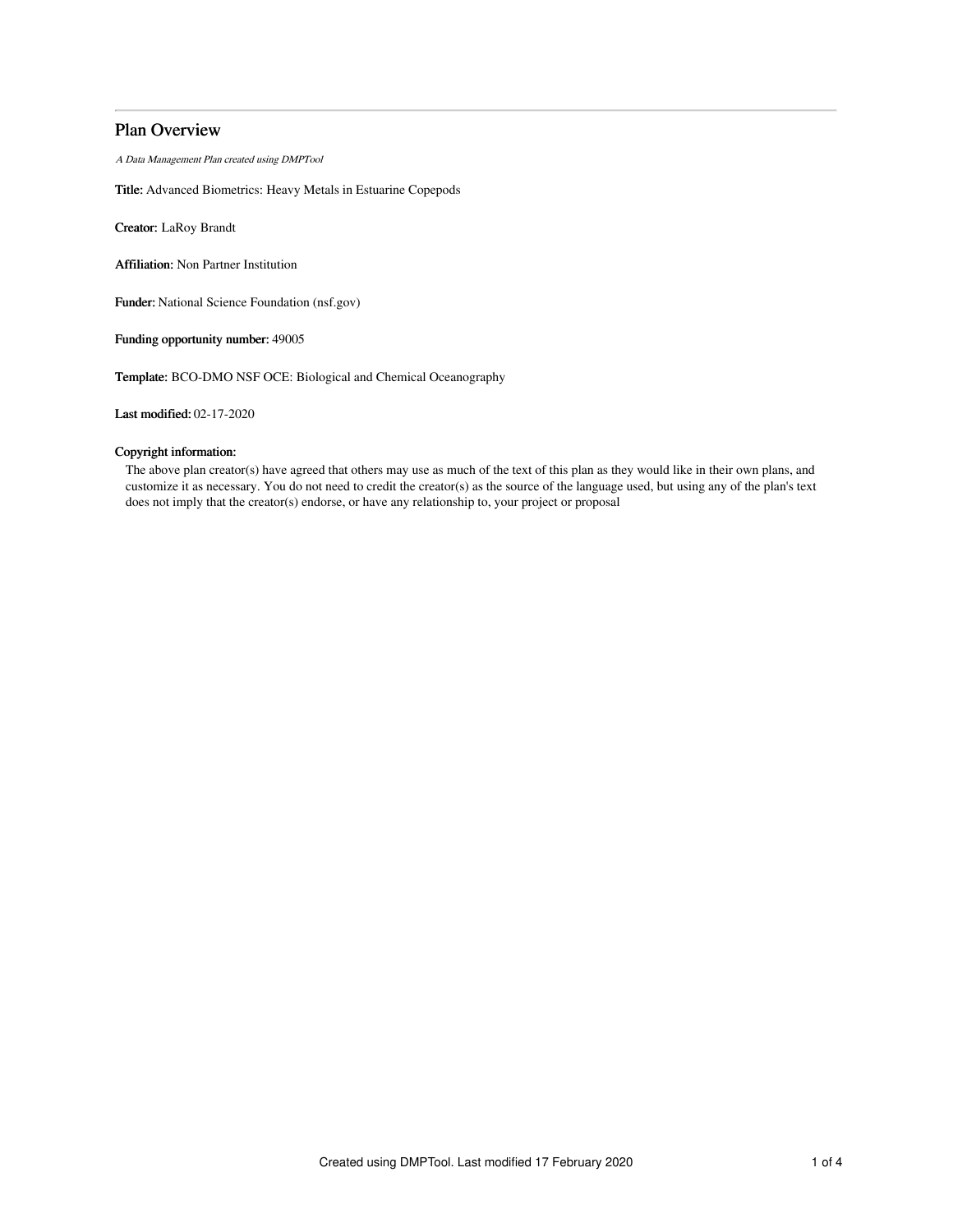# Advanced Biometrics: Heavy Metals in Estuarine Copepods

### Data Policy Compliance

#### Identify any published data policies with which the project will comply, including the NSF OCE Data and Sample Policy as well as other policies that may be relevant if the project is part of a large coordinated research program (e.g. GEOTRACES).

The project investigators will comply with the data management and dissemination policies described in the NSF Award and Administration Guide (AAG, Chapter VI.D.4) and the NSF Division of Ocean Sciences Sample and Data Policy.

#### Pre-Cruise Planning

If the proposed project involves a research cruise, describe the cruise plans. (Skip this section if it is not relevant to your proposal.) Consider the following questions:

- 1. How will pre-cruise planning be coordinated? (e.g. email, teleconference, workshop)
- 2. What types of sampling instruments will be deployed on the cruise?
- 3. How will the cruise event log be recorded? (e.g. the Rolling Deck to Repository (R2R) event logger application, an Excel spreadsheet, or paper logs)
- 4. Will you prepare a cruise report?

Question not answered.

### Description of Data Types

Provide a description of the types of data to be produced during the project. Identify the types of data, samples, physical collections, software, derived models, curriculum materials, and other materials to be produced in the course of the project. Include a description of the location of collection, collection methods and instruments, expected dates or duration of collection. If you will be using existing datasets, state this and include how you will obtain them.

The project will produce several observational and experimental datasets, described in the list below. In addition to the datasets described below, educational resources produced by the project, including data and images, will be made available for public use on the COSEE.net website. All data resulting from this project will be published and made openly available to the research community and the public within 1 year of completion of this project through Biological & Chemical Oceanography Data Management Office (BCO-DMO; https://www.bco-dmo.org/).

Datasets:

Meteorological Observations

#### Wind, wavy, cloudy, sunny, tide

Physiochemical and Other Environmental Data

- Water Temperature, dissolved oxygen, nitrates, ammonium, phosphates, turbidity, pH, and water flow rates during copepod collection at each collection site.
- Collection site depth

Copepod Population and Community Data

Seasonal and annual copepod species richness, abundance, and distribution within the Apalachicola estuary.

Copepod Heavy Metal Concentrations from EDX

Copepod species-specific tissue and system level of heavy metal concentrations (%)

Copepod Heavy Metal Concentrations from AA

- Comprehensive species-specific copepod heavy metal concentrations (mg of heavy meatal/mg of body mass)
- Heavy metal concentrations for water samples form each collection site (mg of heavy meatal/ml of water)
- Heavy metal concentrations for sediment samples (mg of heavy meatal/ mg of soil)

## Data and Metadata Formats and Standards

Identify the formats and standards to be used for data and metadata formatting and content. Where existing standards are absent or deemed inadequate, these formats and contents should be documented along with any proposed solutions or remedies. Consider the following questions:

- 1. Which file formats will be used to store your data?
- 2. What type of contextual details (metadata) will you document and how?
- 3. Are there specific data or metadata standards that you will be adhering to?
- 4. Will you be using or creating a data dictionary, code list, or glossary?
- 5. What types of quality control will be used? How will data quality be assessed and flagged?

Field observation data will be stored in flat ASCII files, which can be read easily by different software packages. Field data will include sample collection date, collection time, GPS coordinates, collection site identifier, meteorological observations (windy, wavy, cloudy, sunny, etc.), collection site depth, plankton tow method (horizontal, vertical, oblique), towing depth range, towing duration (minutes), towing distance (meters), average towing speed (knots or meters), description of plankton tow (brand, mesh size, opening, length), type of flowmeter, volume of water containing copepod samples, how samples processed and sorted, specific units of measure, description of any equipment used, additional collection notes (highlight irregularities or unusual occurrences) as appropriate. Quality flags will be assigned according to the ODS IODE Quality Flag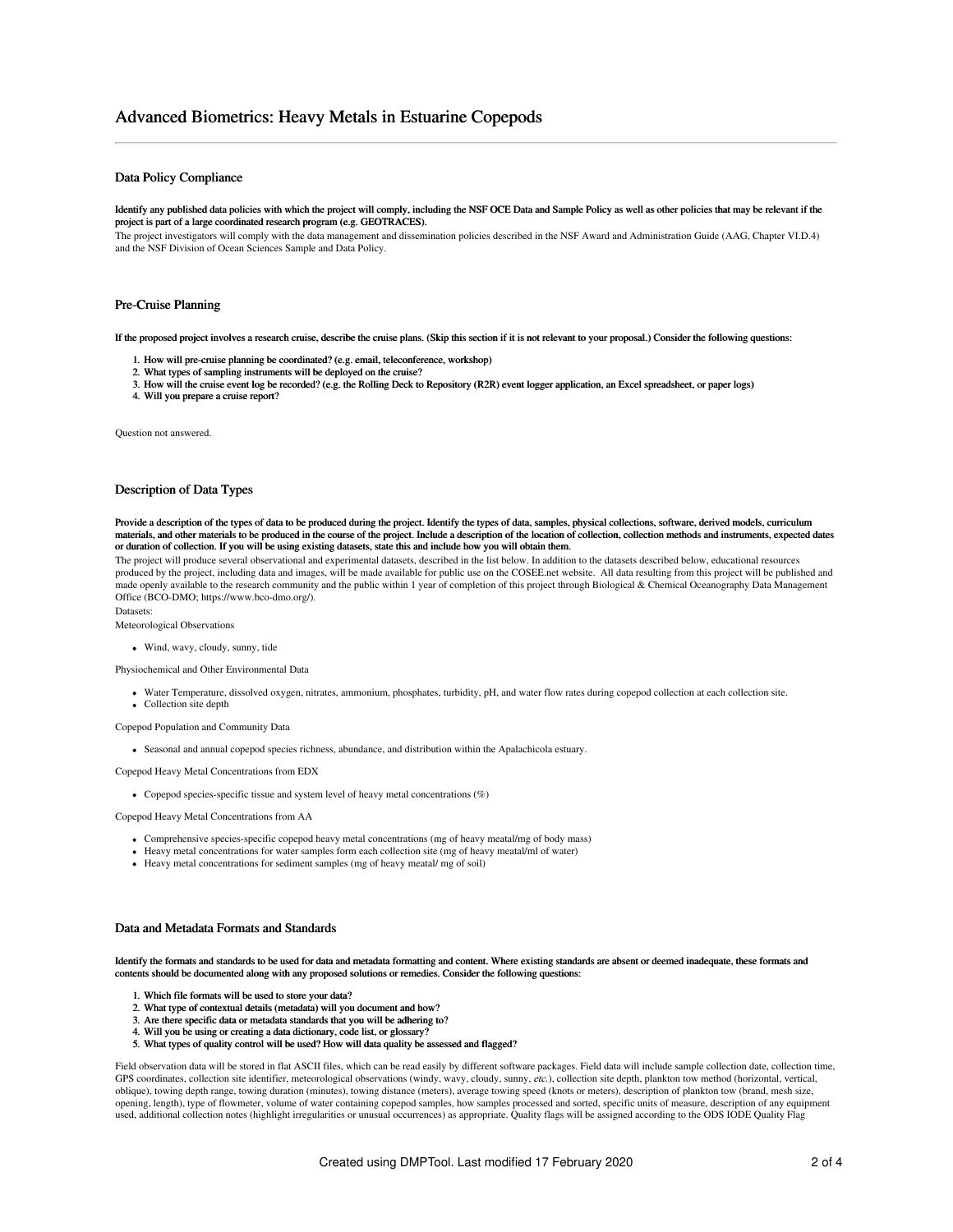scheme (IOC Manuals and Guides, 54, volume 3; http://www.iode.org/mg54\_3 ). Metadata will be prepared in accordance with BCO-DMO conventions (i.e. using the BCO-DMO metadata forms) and will include detailed descriptions of collection and analysis procedures.

#### Data Storage and Access During the Project

Describe how project data will be stored, accessed, and shared among project participants during the course of the project. Consider the following:

- 1. How will data be shared among project participants during the data collection and analysis phases? (e.g. web page, shared network drive)
- 2. How/where will data be stored and backed-up?
- 3. If data volumes will be significant, what is the estimated total file size?

At the start of the project funding, the PIs will convene to establish standard data recording protocols that will include naming, processing, and storage conventions for all data collected in the project. This meeting will also set standards to ensure that all obtained research data will be annotated with collection meta-data (see list of metadata fields<br>below). Once other project personnel are re collection standards and protocols established by the PIs. At this time the PIs will convey the data recording standards and procedures so that project personnel are trained in data management best practices. This training will also include annotation methods of all research data with the appropriate metadata. The investigators will store project data (including spreadsheets, ASCII files, images, and PDFs of scanned logs) on laboratory computers that are backed up by the

University's central IT organization. The Principal Investigator (PI) has also established an electronic storage folder on the Lincoln Memorial University cloud server for data storage and sharing among project investigators. Personal computers in all laboratories are backed after each access to onsite external hard drives, and weekly to an offsite hard drive.

#### Mechanisms and Policies for Access, Sharing, Re-Use, and Re-Distribution

Describe mechanisms for data access and sharing, and describe any related policies and provisions for re-use, re-distribution, and the production of derivatives. Include provisions for appropriate protections of privacy, confidentiality, security, intellectual property, or other rights or requirements. Consider the following:

- 1. When will data be made publicly available and how? Identify the data repositories you plan to use to make data available.
- 2. Are the data sensitive in nature (e.g. endangered species concerns, potential patentability)? If so, is public access inappropriate and how will access be provided? (e.g. formal consent agreements, restricted access)
- 3. Will any permission restrictions (such as an embargo period) need to be placed on the data? If so, what are the reasons and what is the duration of the embargo?
- 4. Who holds intellectual property rights to the data and how might this affect data access?
- 5. Who is likely to be interested in re-using the data? What are the foreseeable re-uses of the data?

The data for each collection trip, be will be made available through the BCO-DMO data system within one-year from the date of collection. Additionally, all end of project data will be made available through the BCO-DMO data system within one-year from the completion of the project. The project investigators will work with BCO-DMO data managers to make project data available online in compliance with the NSF OCE Sample and Data Policy. Data, samples, and other information collected under this project can be made publically available without restriction once submitted to the public repositories.

Data produced by this project may be of interest to chemical and biological oceanographers, and climate scientists interested in the role of climatic changes on the distribution and impact of heavy metals withing an estuary. We will adhere to and promote the standards, policies, and provisions for data and metadata submission, access, re-use, distribution, and ownership as prescribed by the BCO-DMO Terms of Use (http://www.bco-dmo.org/terms-use).

### Plans for Archiving

Describe the plans for long-term archiving of data, samples, and other research products, and for preservation of access to them. Consider the following:

- 1. What is your long-term strategy for maintaining, curating, and archiving the data?
- 2. What archive(s) have you identified as a place to deposit data and other research products?

As our project will be the first of its kind to utilize EDX and AA to generate pairwise assessments of heavy metal concentrations coupled with physiochemical data, there are currently no established standards for archiving our data. Consequently, project investigators will work with BCO-DMO to ensure that project data are submitted to the appropriate national data archive, and that proper and complete documentation are archived along with the data.

#### Roles and Responsibilities

Describe the roles and responsibilities of all parties with respect to the management of the data. Consider the following:

- 1. If there are multiple investigators involved, what are the data management responsibilities of each person
- 2. Who will be the lead or primary person responsible for ultimately ensuring compliance with the Data Management Plan?

Each PI will be responsible for sharing his/her subset of data among the project participants in a timely fashion. As data are generated, they will be entered into Morpho, a free resource for associating Ecological Metadata Language (EML) with archived datasets. Each member of the project team conducting research will take responsibility to annotate their data with the metadata. Each PI will be responsible for managing a specific research data type and supervising students working with that data type to ensure that all data is being properly processed, documented, and stored.

The Lead PI, L. Brandt, will coordinate the overall data management and sharing process and will submit the project data and metadata to the Biological and Chemical Oceanography Data Management Office (BCO-DMO) who will be responsible for forwarding these data and metadata to the appropriate national archive.